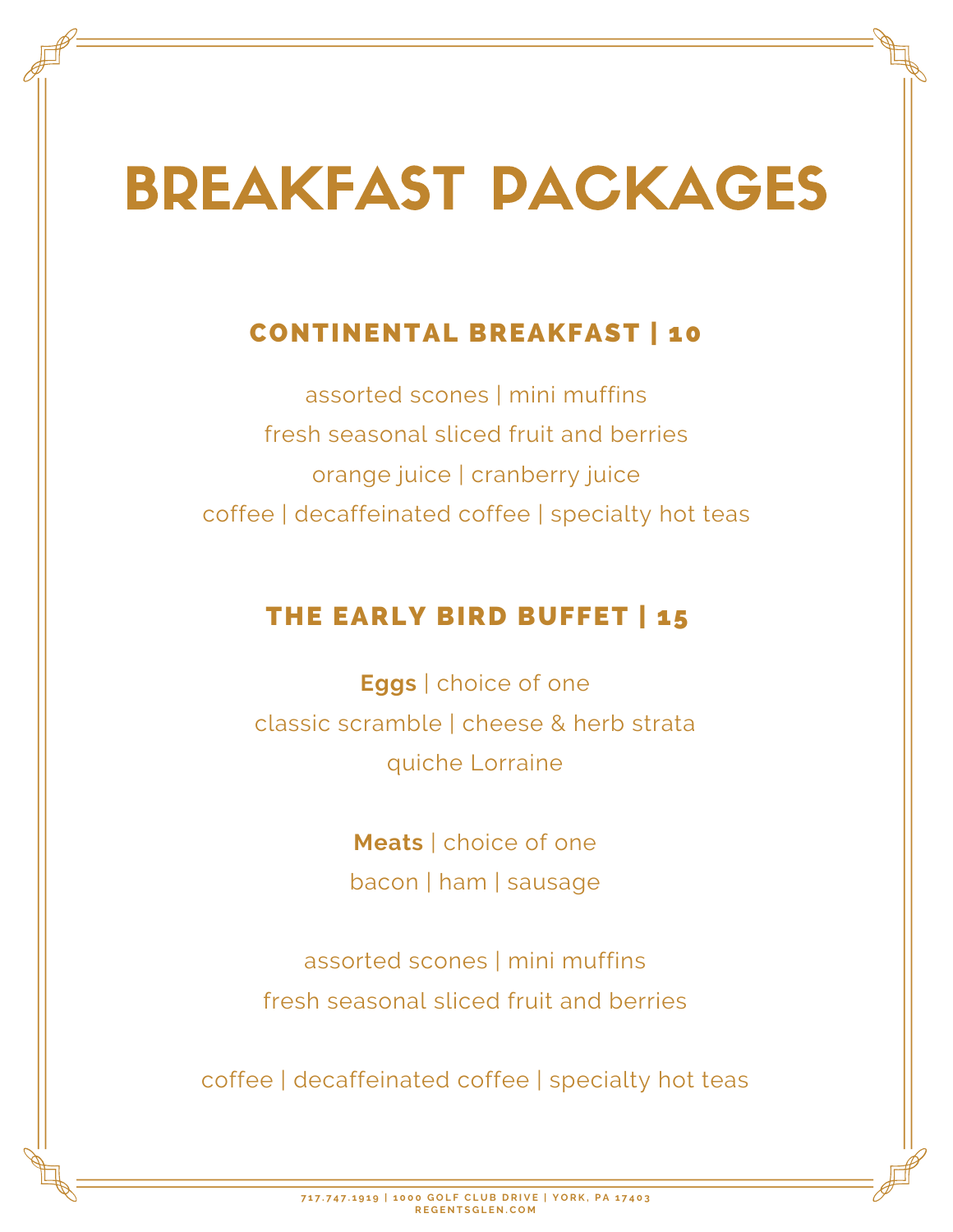### SIGNATURE BRUNCH BUFFET | 25

**Eggs** | choice of one classic scramble cheese & herb strata quiche Lorraine

**Meats** | choice of one bacon | ham | sausage

assorted Danish | mini muffins fresh seasonal sliced fruit and berries

#### **Seasonal Garden Salad**

ranch dressing | balsamic dressing (other dressing options available upon request)

**Entrees** | choice of one

Penne Primavera blush sauce | marinara | alfredo

Chicken & Broccoli Penne blush sauce | marinara | alfredo

Chicken Marsala | Chicken Piccata | Chicken Florentine Honey & Brown Sugar Glazed Ham

**Sides** | choice of two Roasted Red Bliss Potatoes | Garlic Whipped Potatoes Mac & Cheese | Rice Pilaf | Green Beans Almandine Steamed Broccoli | Zucchini and Squash Medley | Honey Glazed Carrots

### **Dessert** | choice of one New York Style Cheese Cake | Chocolate Fudge Cake Carrot Cake | German Chocolate | Coconut Cake Cookies & Brownies coffee | decaffeinated coffee | specialty hot teas

717.747.1919 | 1000 GOLF CLUB DRIVE | YORK, PA 17403 **R E G E N T S G L E N . C O M**